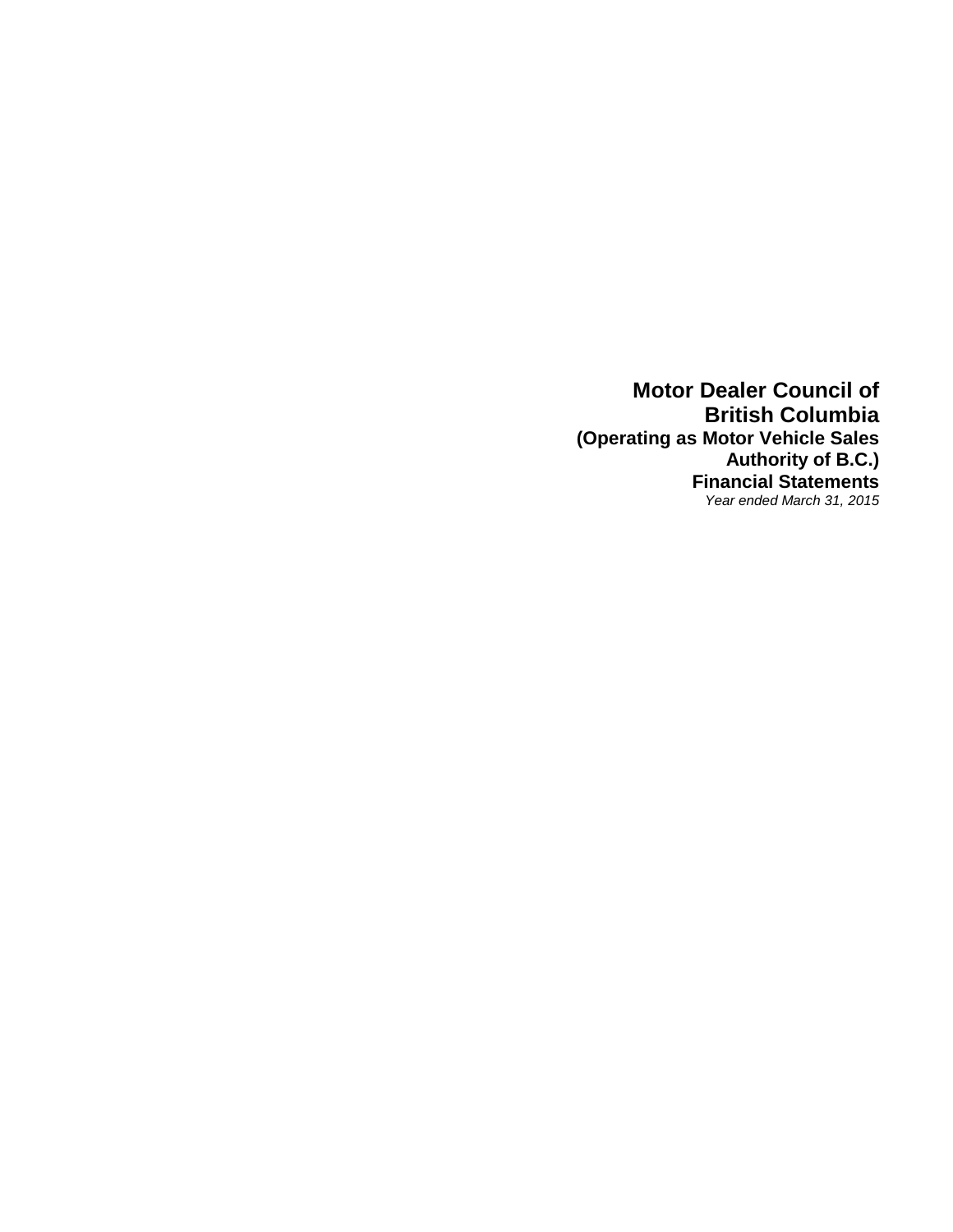### Page

### **Independent Auditors' Report**

### **Financial Statements**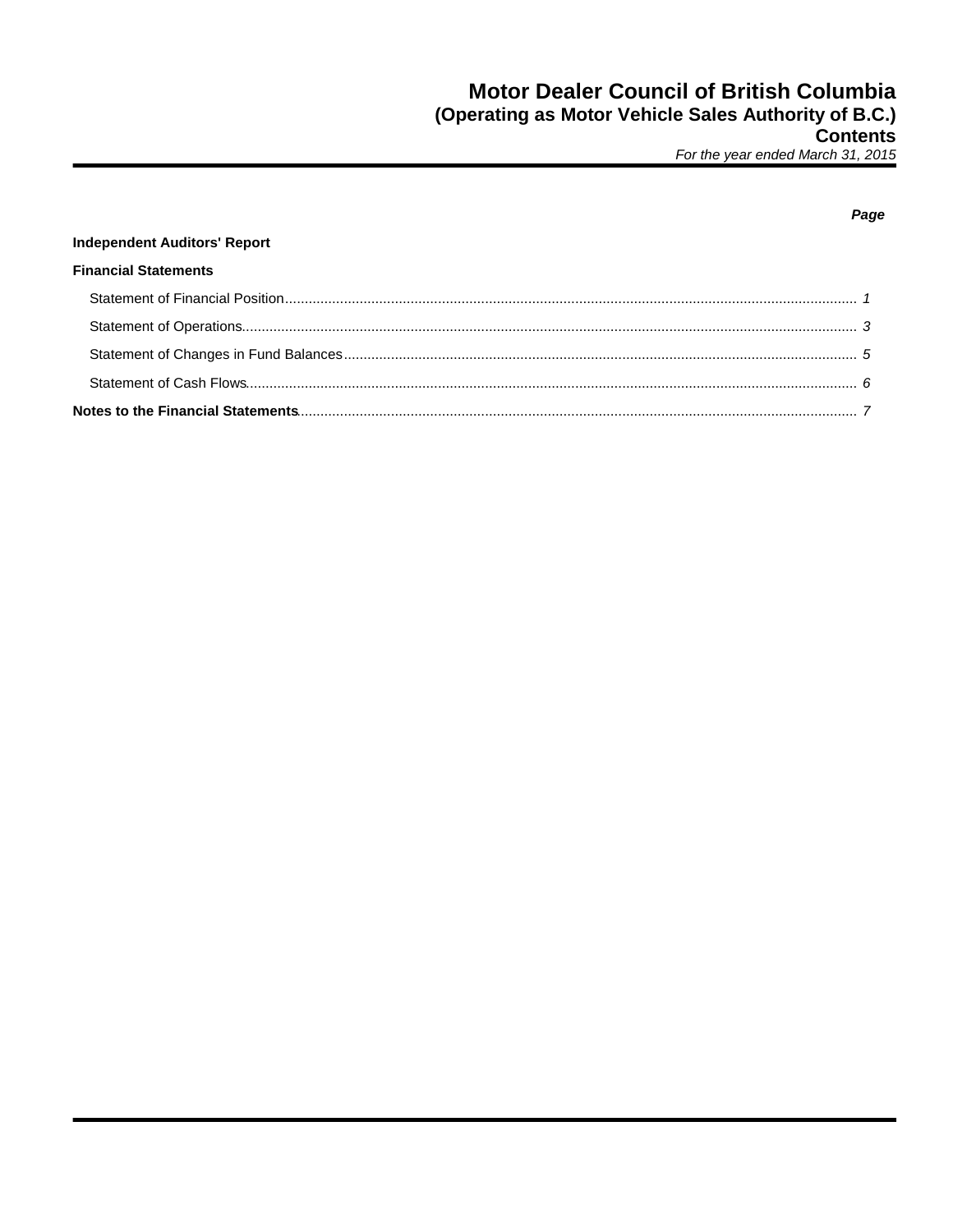To the Directors of Motor Dealer Council of British Columbia:

We have audited the accompanying financial statements of Motor Dealer Council of British Columbia, which comprise the statement of financial position as at March 31, 2015, and the statements of operations, changes in fund balances and cash flows for the year then ended, and a summary of significant accounting policies and other explanatory information.

### *Management's Responsibility for the Financial Statements*

Management is responsible for the preparation and fair presentation of these financial statements in accordance with Canadian accounting standards for not-for-profit organizations, and for such internal control as management determines is necessary to enable the preparation of financial statements that are free from material misstatement, whether due to fraud or error.

#### *Auditors' Responsibility*

Our responsibility is to express an opinion on these financial statements based on our audit. We conducted our audit in accordance with Canadian generally accepted auditing standards. Those standards require that we comply with ethical requirements and plan and perform the audit to obtain reasonable assurance about whether the financial statements are free from material misstatement.

An audit involves performing procedures to obtain audit evidence about the amounts and disclosures in the financial statements. The procedures selected depend on the auditors' judgment, including the assessment of the risks of material misstatement of the financial statements, whether due to fraud or error. In making those risk assessments, the auditor considers internal controls relevant to the entity's preparation and fair presentation of the financial statements in order to design audit procedures that are appropriate in the circumstances, but not for the purpose of expressing an opinion on the effectiveness of the entity's internal control. An audit also includes evaluating the appropriateness of accounting policies used and the reasonableness of accounting estimates made by management, as well as evaluating the overall presentation of the financial statements.

We believe that the audit evidence we have obtained in our audit is sufficient and appropriate to provide a basis for our audit opinion.

#### *Opinion*

In our opinion, the financial statements present fairly, in all material respects, the financial position of Motor Dealer Council of British Columbia as at March 31, 2015 and the results of its operations and its cash flows for the year then ended in accordance with Canadian accounting standards for not-for-profit organizations.

### *Report on Other Legal and Regulatory Requirements*

As required by the Society Act (British Columbia), we report that, in our opinion, these principles have been applied on a basis consistent with that of the preceding year.

Surrey, British Columbia

 $MNP$ LLP

April 30, 2015 Chartered Accountants

*316 - 5455 152 St, Surrey, British Columbia, V3S 5A5, Phone: (604) 574-7211, 1 (888) 574-7211*

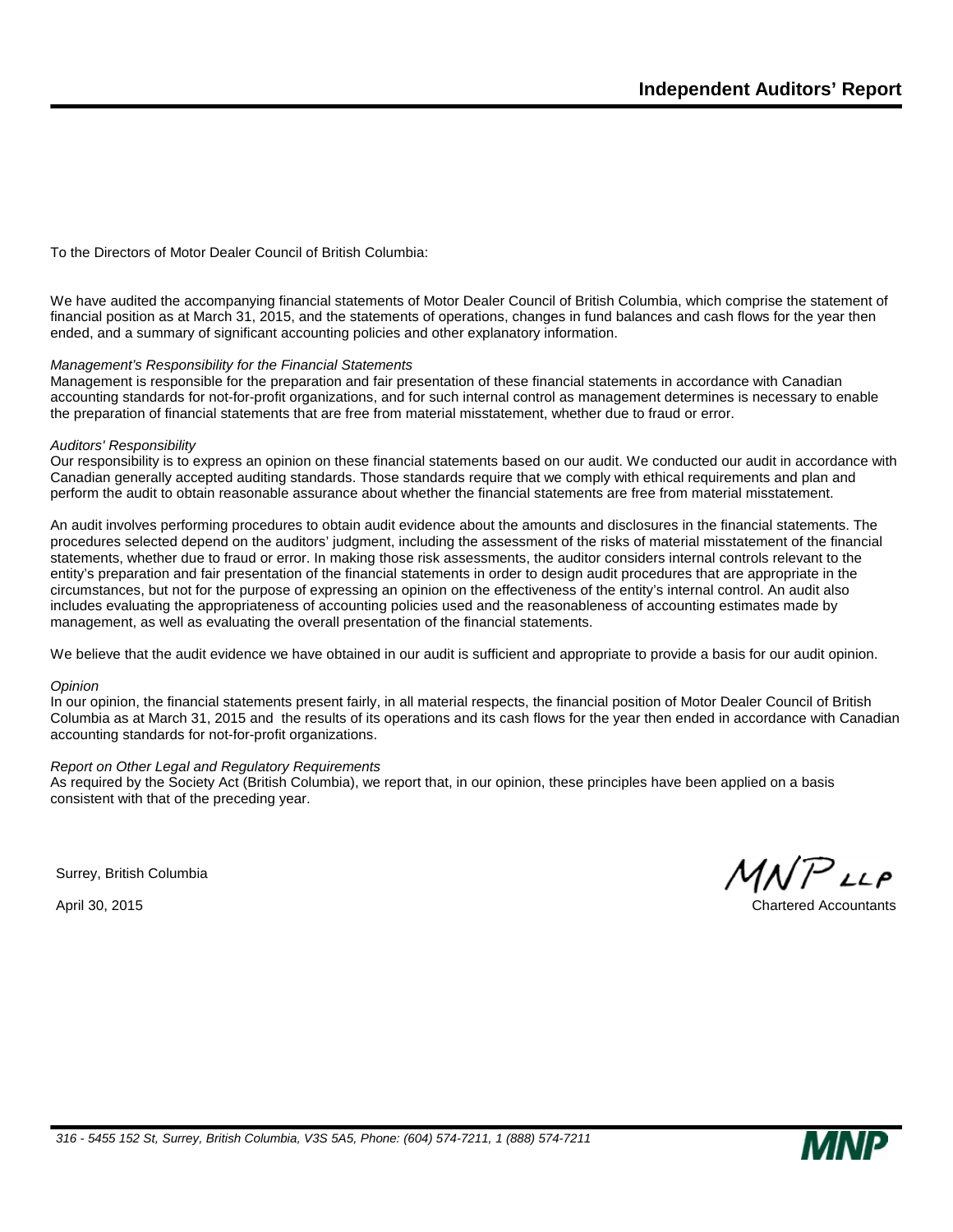## **Motor Dealer Council of British Columbia (Operating as Motor Vehicle Sales Authority of B.C.) Statement of Financial Position**

*As at March 31, 2015*

|                                                          | <b>Operating</b><br><b>Fund</b> | <b>Capital Asset</b><br><b>Fund</b> | <b>Reserve for</b><br><b>Future</b><br><b>Training</b><br><b>Costs Fund</b> | <b>Reserve for</b><br><b>Consumer</b><br><b>Awareness</b><br><b>Fund</b> | <b>Regulatory</b><br>Response<br>Fund | <b>Reserve for</b><br><b>Future</b><br><b>Business</b><br><b>Property</b><br><b>Acquisition</b><br>Fund | 2015               | 2014               |
|----------------------------------------------------------|---------------------------------|-------------------------------------|-----------------------------------------------------------------------------|--------------------------------------------------------------------------|---------------------------------------|---------------------------------------------------------------------------------------------------------|--------------------|--------------------|
| <b>Assets</b>                                            |                                 |                                     |                                                                             |                                                                          |                                       |                                                                                                         |                    |                    |
| <b>Current</b>                                           |                                 |                                     |                                                                             |                                                                          |                                       |                                                                                                         |                    |                    |
| Cash                                                     | 880,009                         |                                     | 84,587                                                                      | 100,000                                                                  | 150,000                               | 328,133                                                                                                 | 1,542,729          | 972,553            |
| Accounts receivable                                      | 36,245                          |                                     |                                                                             |                                                                          |                                       |                                                                                                         | 36,245             | 13,136             |
| Term deposits (Note 3)<br>Marketable securities (Note 4) | 510,578<br>83,832               |                                     | $\blacksquare$<br>$\blacksquare$                                            | $\blacksquare$<br>$\blacksquare$                                         | ۰<br>۰                                | 421,867                                                                                                 | 510,578<br>505,699 | 100,000<br>640,046 |
| Prepaid expenses and deposits                            | 131,380                         | $\blacksquare$                      | $\blacksquare$                                                              | $\blacksquare$                                                           | ۰.                                    |                                                                                                         | 131,380            | 97,900             |
|                                                          | 1,642,044                       |                                     | 84,587                                                                      | 100,000                                                                  | 150,000                               | 750,000                                                                                                 | 2,726,631          | 1,823,635          |
| Capital assets (Note 5)                                  |                                 | 407,007                             |                                                                             | $\blacksquare$                                                           |                                       |                                                                                                         | 407,007            | 502,822            |
| Term deposits (Note 3)                                   | 1,109,750                       | $\blacksquare$                      | $\blacksquare$                                                              | $\blacksquare$                                                           | ۰                                     | $\blacksquare$                                                                                          | 1,109,750          | 1,214,161          |
|                                                          | 2,751,794                       | 407,007                             | 84,587                                                                      | 100,000                                                                  | 150,000                               | 750,000                                                                                                 | 4,243,388          | 3,540,618          |

*Continued on next page*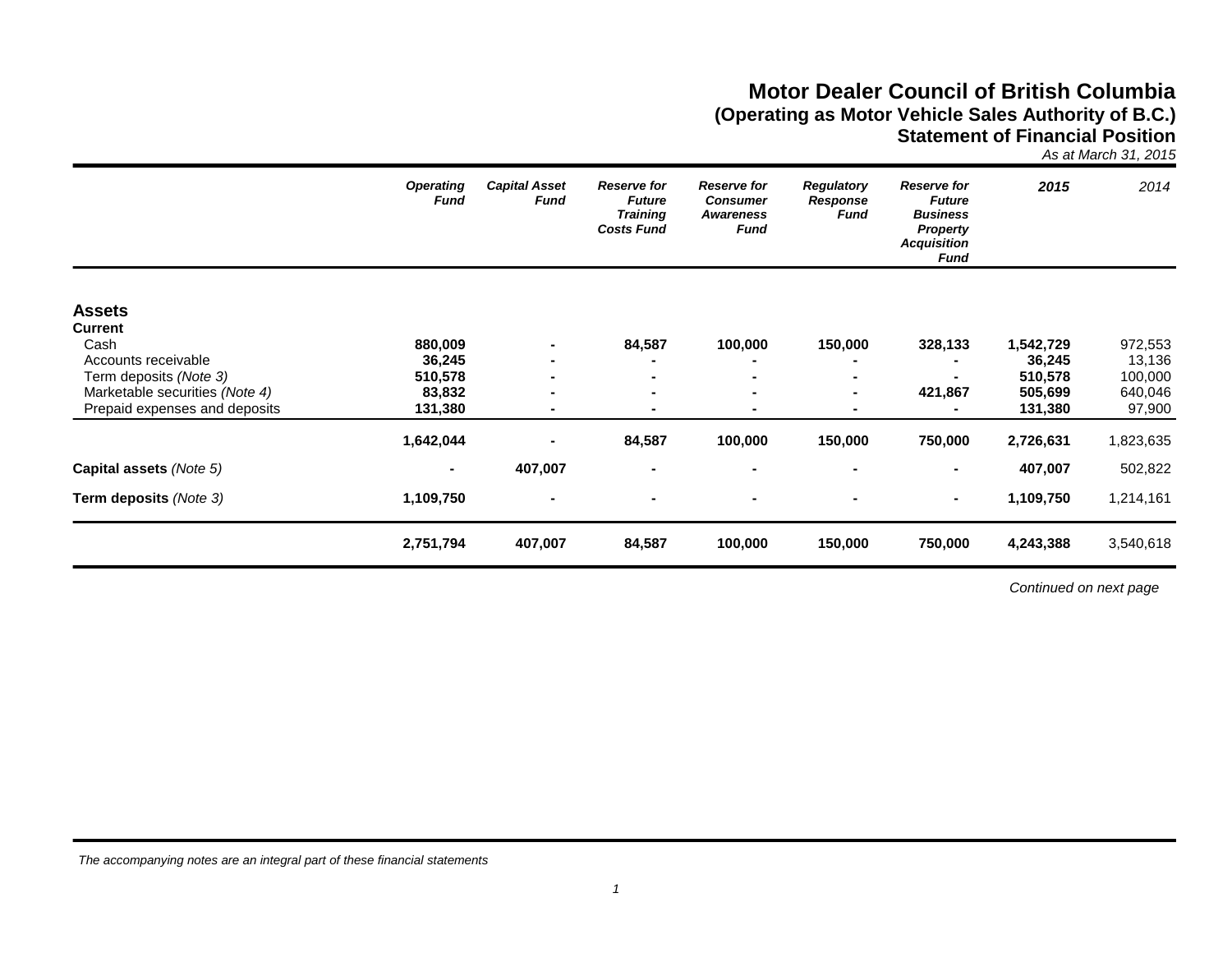## **Motor Dealer Council of British Columbia** (Operating as Motor Vehicle Sales Authority of B.C.) **Statement of Financial Position**

As at March 31, 2015

|                                                                              | <b>Operating</b><br>Fund | <b>Capital Asset</b><br>Fund     | <b>Reserve for</b><br><b>Future</b><br><b>Training</b><br><b>Costs Fund</b> | <b>Reserve for</b><br><b>Consumer</b><br><b>Awareness</b><br>Fund | <b>Regulatory</b><br>Response<br><b>Fund</b> | <b>Reserve for</b><br><b>Future</b><br><b>Business</b><br><b>Property</b><br><b>Acquisition</b><br><b>Fund</b> | 2015                            | 2014                          |
|------------------------------------------------------------------------------|--------------------------|----------------------------------|-----------------------------------------------------------------------------|-------------------------------------------------------------------|----------------------------------------------|----------------------------------------------------------------------------------------------------------------|---------------------------------|-------------------------------|
| <b>Liabilities</b>                                                           |                          |                                  |                                                                             |                                                                   |                                              |                                                                                                                |                                 |                               |
| Current<br>Accounts payable and accruals (Note 6)<br>Unearned revenue        | 171,845<br>1,682,021     | $\blacksquare$<br>$\blacksquare$ | $\blacksquare$                                                              |                                                                   | $\blacksquare$                               | $\blacksquare$                                                                                                 | 171,845<br>1,682,021            | 171,063<br>1,589,885          |
|                                                                              | 1,853,866                | $\blacksquare$                   | $\blacksquare$                                                              | $\blacksquare$                                                    | $\blacksquare$                               | $\blacksquare$                                                                                                 | 1,853,866                       | 1,760,948                     |
| <b>Commitments (Note 7)</b>                                                  |                          |                                  |                                                                             |                                                                   |                                              |                                                                                                                |                                 |                               |
| <b>Fund Balances</b>                                                         |                          |                                  |                                                                             |                                                                   |                                              |                                                                                                                |                                 |                               |
| Unrestricted<br>Invested in Capital Assets<br>Internally restricted (Note 8) | 897,928                  | 407,007<br>$\blacksquare$        | 84,587                                                                      | 100,000                                                           | 150,000                                      | 750,000                                                                                                        | 897,928<br>407,007<br>1,084,587 | 901,733<br>502,822<br>375,115 |
|                                                                              | 897,928                  | 407,007                          | 84,587                                                                      | 100,000                                                           | 150,000                                      | 750,000                                                                                                        | 2,389,522                       | 1,779,670                     |

84,587

100,000

150,000

750,000

4,243,388

3,540,618

Approved on behalf of the Board Director

**Director** 

407,007

2,751,794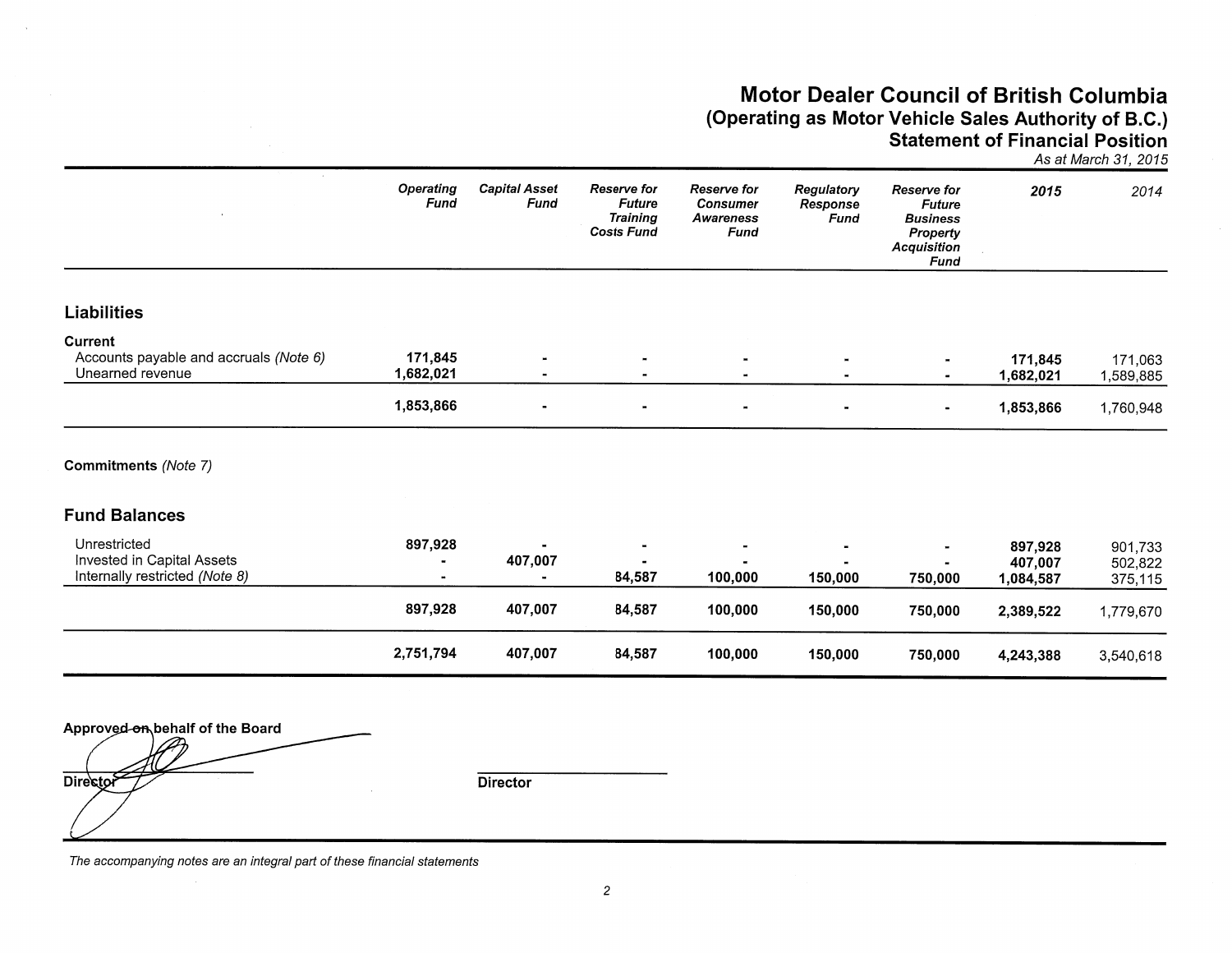# **Motor Dealer Council of British Columbia (Operating as Motor Vehicle Sales Authority of B.C.)**

**Statement of Operations**

| For the year ended March 31, 2015 |  |
|-----------------------------------|--|
|-----------------------------------|--|

|                                                                                                                            | <b>Operating</b><br><b>Fund</b>                  | <b>Capital Asset</b><br><b>Fund</b> | <b>Reserve for</b><br><b>Future</b><br><b>Training</b><br><b>Costs Fund</b> | <b>Reserve for</b><br><b>Consumer</b><br><b>Awareness</b><br><b>Fund</b> | <b>Regulatory</b><br><b>Response</b><br><b>Fund</b> | <b>Reserve for</b><br><b>Future</b><br><b>Business</b><br><b>Property</b><br><b>Acquisition</b><br><b>Fund</b> | 2015                                                         | 2014                                                         |
|----------------------------------------------------------------------------------------------------------------------------|--------------------------------------------------|-------------------------------------|-----------------------------------------------------------------------------|--------------------------------------------------------------------------|-----------------------------------------------------|----------------------------------------------------------------------------------------------------------------|--------------------------------------------------------------|--------------------------------------------------------------|
| Revenue                                                                                                                    |                                                  |                                     |                                                                             |                                                                          |                                                     |                                                                                                                |                                                              |                                                              |
| Administration fees and other                                                                                              | 254,833                                          |                                     |                                                                             |                                                                          |                                                     |                                                                                                                | 254,833                                                      | 230,581                                                      |
| Consumer awareness                                                                                                         |                                                  |                                     |                                                                             | 35,250                                                                   |                                                     |                                                                                                                | 35,250                                                       | 40,782                                                       |
| Course fees                                                                                                                | 1,004,098                                        |                                     |                                                                             |                                                                          |                                                     |                                                                                                                | 1,004,098                                                    | 843,372                                                      |
| Investment income                                                                                                          | 90,119                                           |                                     |                                                                             |                                                                          |                                                     |                                                                                                                | 90,119                                                       | 65,126                                                       |
| Licensing fees                                                                                                             | 3,499,700                                        |                                     |                                                                             |                                                                          |                                                     |                                                                                                                | 3,499,700                                                    | 3,376,021                                                    |
| Registrar's hearings                                                                                                       | 10,090                                           |                                     |                                                                             |                                                                          |                                                     |                                                                                                                | 10,090                                                       | 32,218                                                       |
|                                                                                                                            | 4,858,840                                        |                                     |                                                                             | 35,250                                                                   |                                                     | ۰                                                                                                              | 4,894,090                                                    | 4,588,100                                                    |
| <b>Expenses</b><br>Advertising<br>Amortization<br>Automotive<br>Consulting<br>Course costs, travel and meals<br>Governance | 49,904<br>78,435<br>148,952<br>69,000<br>136,115 | 111,225                             |                                                                             | 87,522                                                                   |                                                     |                                                                                                                | 137,426<br>111,225<br>78,435<br>148,952<br>69,000<br>136,115 | 128,206<br>136,070<br>75,027<br>159,339<br>99,773<br>161,632 |
| Office and general                                                                                                         | 529,557                                          |                                     |                                                                             |                                                                          |                                                     |                                                                                                                | 529,557                                                      | 477,539                                                      |
| Professional fees                                                                                                          | 110,806                                          |                                     |                                                                             |                                                                          |                                                     |                                                                                                                | 110,806                                                      | 218,396                                                      |
| Registrar's hearings                                                                                                       | 7,637                                            |                                     |                                                                             |                                                                          |                                                     |                                                                                                                | 7,637                                                        | 13,934                                                       |
| Rent and parking                                                                                                           | 286,727                                          |                                     |                                                                             |                                                                          |                                                     |                                                                                                                | 286,727                                                      | 272,362                                                      |
| Salaries and benefits                                                                                                      | 2,624,040                                        |                                     |                                                                             | 13,785                                                                   |                                                     |                                                                                                                | 2,637,825                                                    | 2,622,356                                                    |
| Training                                                                                                                   | 30,533                                           |                                     |                                                                             |                                                                          |                                                     |                                                                                                                | 30,533                                                       | 35,479                                                       |
|                                                                                                                            | 4,071,706                                        | 111,225                             | $\blacksquare$                                                              | 101,307                                                                  |                                                     | ۰                                                                                                              | 4,284,238                                                    | 4,400,113                                                    |

*Continued on next page*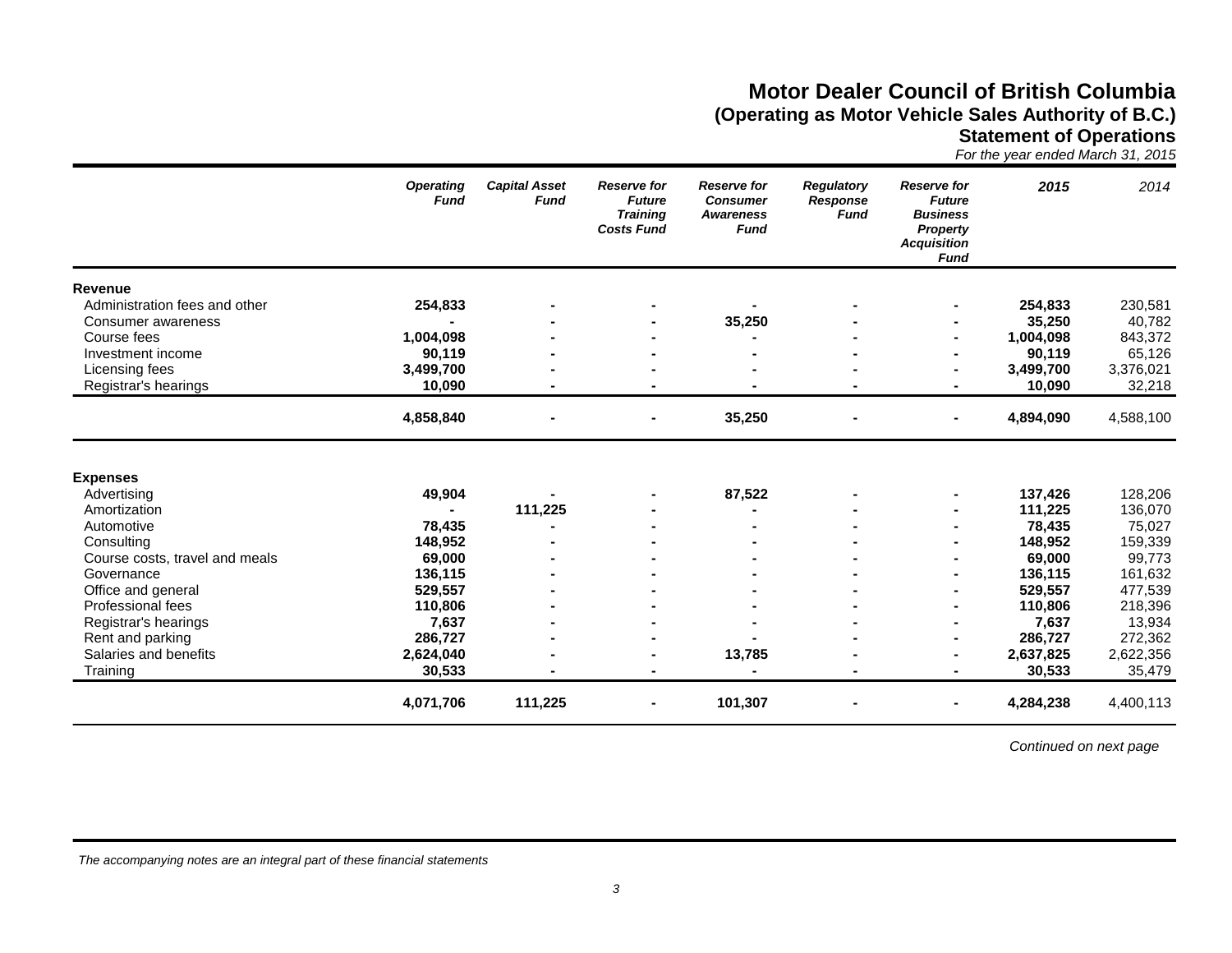# **Motor Dealer Council of British Columbia (Operating as Motor Vehicle Sales Authority of B.C.)**

**Statement of Operations**

*For the year ended March 31, 2015*

|                                                                    | <b>Operating</b><br>Fund | <b>Capital Asset</b><br>Fund | <b>Reserve for</b><br><b>Future</b><br><b>Training</b><br><b>Costs Fund</b> | <b>Reserve for</b><br><b>Consumer</b><br><b>Awareness</b><br>Fund | <b>Regulatory</b><br>Response<br>Fund | <b>Reserve for</b><br><b>Future</b><br><b>Business</b><br><b>Property</b><br><b>Acquisition</b><br>Fund | 2015    | 2014    |
|--------------------------------------------------------------------|--------------------------|------------------------------|-----------------------------------------------------------------------------|-------------------------------------------------------------------|---------------------------------------|---------------------------------------------------------------------------------------------------------|---------|---------|
| (Continued from previous page)                                     | 787,134                  | (111, 225)                   | $\blacksquare$                                                              | (66, 057)                                                         |                                       | ۰.                                                                                                      | 609.852 | 187,987 |
| Excess (deficiency) of revenue over<br>expenses before other items | 787,134                  | (111, 225)                   | $\blacksquare$                                                              | (66, 057)                                                         |                                       |                                                                                                         | 609,852 | 187,987 |
| Other items<br>Gain on disposal of capital assets                  |                          | $\blacksquare$               | $\blacksquare$                                                              |                                                                   | $\blacksquare$                        |                                                                                                         |         | 22,473  |
| Excess (deficiency) of revenue over<br>expenses                    | 787,134                  | (111, 225)                   | $\blacksquare$                                                              | (66, 057)                                                         |                                       | ۰.                                                                                                      | 609,852 | 210,460 |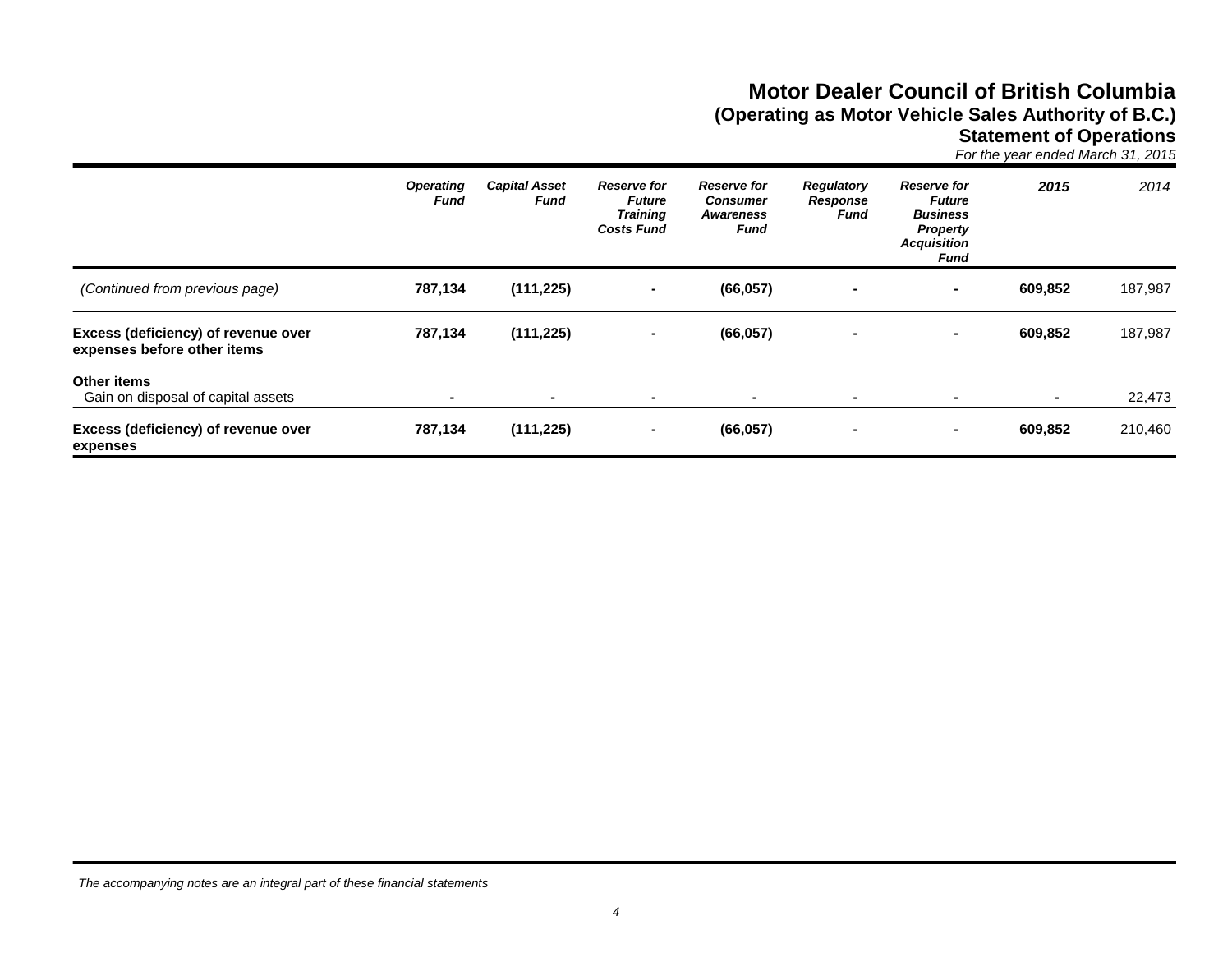# **Motor Dealer Council of British Columbia (Operating as Motor Vehicle Sales Authority of B.C.) Statement of Changes in Fund Balances**

*For the year ended March 31, 2015*

|                                                 | <b>Operating</b><br>Fund | <b>Capital Asset</b><br>Fund | <b>Reserve for</b><br><b>Future</b><br><b>Training</b><br><b>Costs Fund</b> | <b>Reserve for</b><br><b>Consumer</b><br>Awareness<br>Fund | <b>Regulatory</b><br>Response<br>Fund | <b>Reserve for</b><br><b>Future</b><br><b>Business</b><br><b>Property</b><br><b>Acquisition</b><br>Fund | 2015      | 2014                     |
|-------------------------------------------------|--------------------------|------------------------------|-----------------------------------------------------------------------------|------------------------------------------------------------|---------------------------------------|---------------------------------------------------------------------------------------------------------|-----------|--------------------------|
| Fund Balances, beginning of year                | 901,733                  | 502,822                      | 84,587                                                                      | 140,528                                                    | 150,000                               | $\sim$                                                                                                  | 1,779,670 | 1,569,210                |
| Excess (deficiency) of revenue over<br>expenses | 787,134                  | (111, 225)                   | $\blacksquare$                                                              | (66, 057)                                                  |                                       | $\blacksquare$                                                                                          | 609,852   | 210,460                  |
| <b>Purchase of capital assets</b>               | (15, 410)                | 15,410                       | $\blacksquare$                                                              | $\blacksquare$                                             | $\blacksquare$                        | $\blacksquare$                                                                                          |           |                          |
| Interfund transfers                             | (775, 529)               | $\blacksquare$               | $\sim$                                                                      | 25,529                                                     | $\blacksquare$                        | 750,000                                                                                                 |           | $\overline{\phantom{0}}$ |
| <b>Fund Balances, end of year</b>               | 897,928                  | 407,007                      | 84,587                                                                      | 100,000                                                    | 150,000                               | 750,000                                                                                                 | 2,389,522 | 1,779,670                |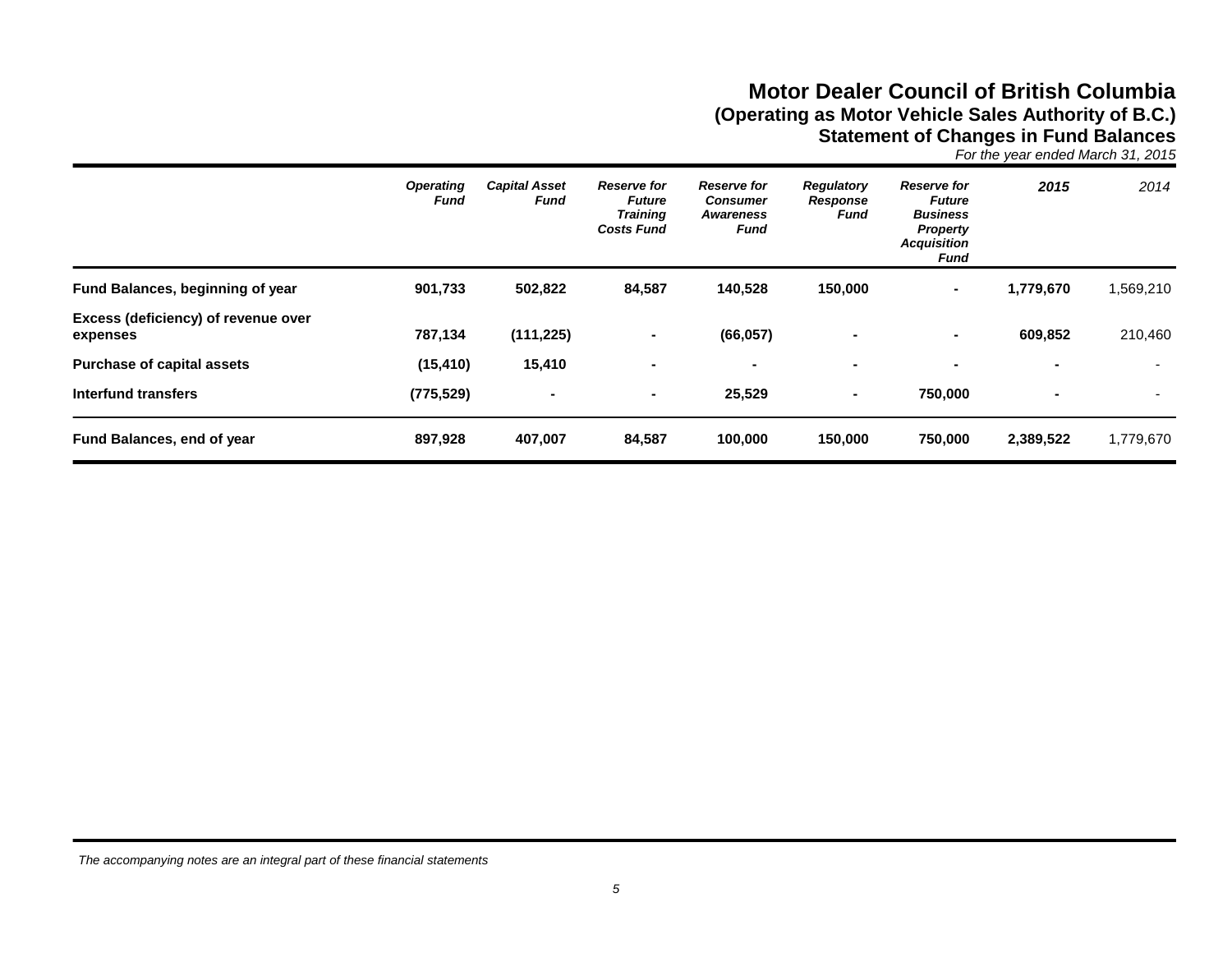# **Motor Dealer Council of British Columbia**

# **(Operating as Motor Vehicle Sales Authority of B.C.)**

### **Statement of Cash Flows**

*For the year ended March 31, 2015*

|                                                      | 2015       | 2014       |
|------------------------------------------------------|------------|------------|
| Cash provided by (used for) the following activities |            |            |
| <b>Operating</b>                                     |            |            |
| Excess of revenue over expenses                      | 609,852    | 210,460    |
| Amortization                                         | 111,225    | 136,070    |
| Gain on disposal of capital assets                   |            | (22, 473)  |
|                                                      | 721,077    | 324,057    |
| Changes in working capital accounts                  |            |            |
| Accounts receivable                                  | (23, 109)  | 10,154     |
| Prepaid expenses and deposits                        | (33, 480)  | 18,462     |
| Accounts payable and accruals                        | 783        | (18, 186)  |
| Unearned revenue                                     | 92,136     | (66, 885)  |
|                                                      | 757,407    | 267,602    |
|                                                      |            |            |
| Investing                                            |            |            |
| Change in marketable securities                      | 218,178    | (135, 994) |
| Proceeds on disposal of term deposits                |            | 400,382    |
| Purchases of term deposits                           | (389, 999) |            |
| Proceeds on disposal of capital assets               |            | 34,662     |
| Purchase of capital assets                           | (15, 410)  | (275, 707) |
|                                                      | (187, 231) | 23,343     |
|                                                      |            |            |
| Increase in cash resources                           | 570,176    | 290,945    |
| Cash resources, beginning of year                    | 972,553    | 681,608    |
| Cash resources, end of year                          | 1,542,729  | 972,553    |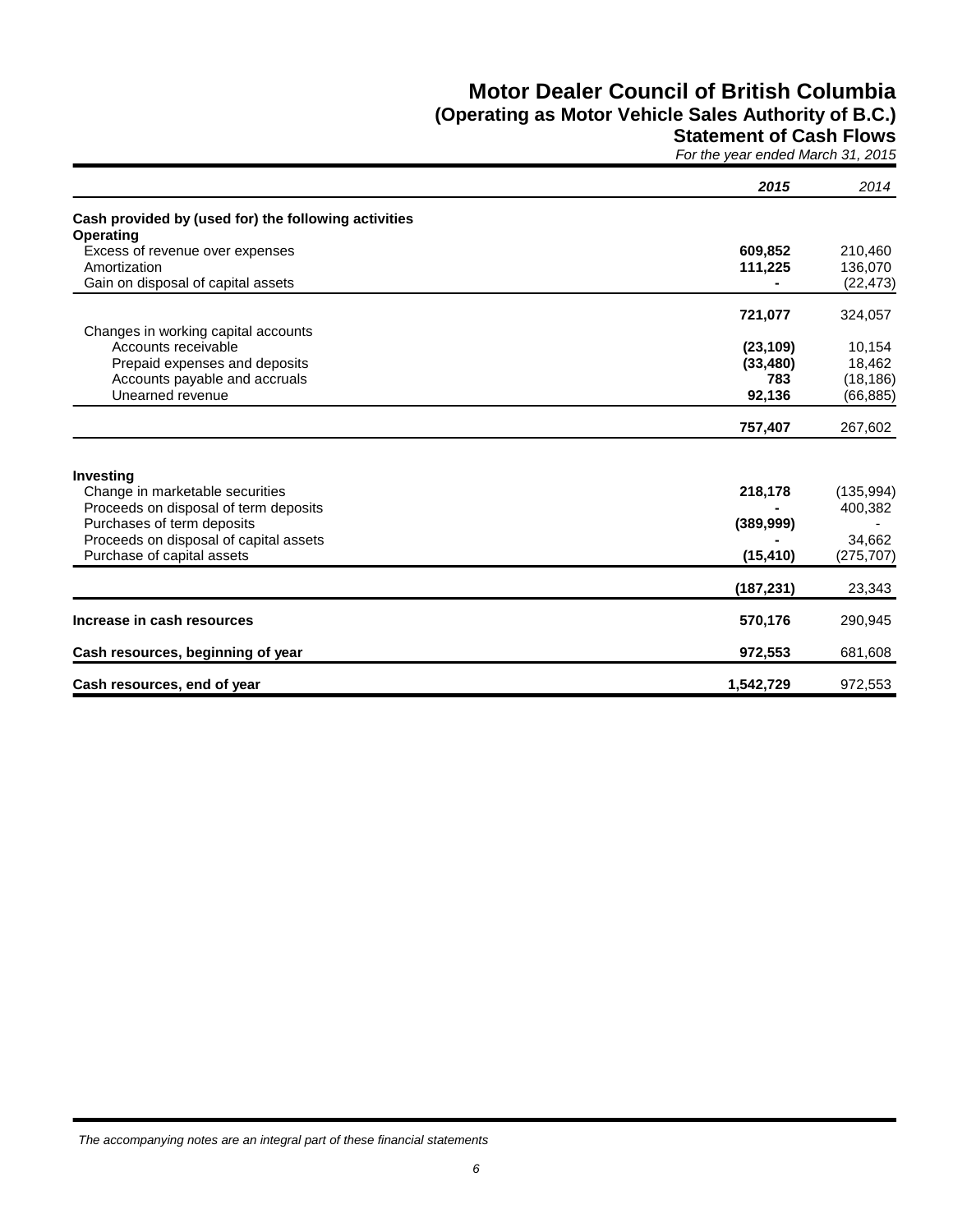#### $\mathbf{1}$ Incorporation and nature of the organization

Motor Dealer Council of British Columbia ("the Society") was incorporated under the Society Act of British Columbia on July 31, 2003 as a not-for-profit society and thus is exempt from income taxes under the Income Tax Act ("the Act"). In order to maintain its status as a registered not-for-profit organization under the Act, the Society must meet certain requirements within the Act. In the opinion of management these requirements have been met.

On April 1, 2004, the Government of British Columbia granted to the Society the authority to administer and enforce the Motor Dealer Act and related regulations. On March 30, 2007, subject to amendment to the Motor Dealer Act, the Society has become known as the Motor Vehicle Sales Authority of B.C. ("VSA"), better reflecting both the public and industry service roles of the independent regulatory agency.

The Society's mission statement is to regulate a fair motor vehicle sales marketplace through education and compliance.

#### $2.$ **Significant accounting policies**

The financial statements have been prepared in accordance with Canadian accounting standards for not-for-profit organizations ("ASNPO") and include the following significant accounting policies:

#### **Fund accounting**

In order to ensure observance of limitations and restrictions placed on the use of resources available to the Society, the accounts are maintained on a fund accounting basis. Accordingly, resources are classified for accounting and reporting purposes into funds. These funds are held in accordance with the objectives specified by the contributors or in accordance with the directives issued by the Board of Directors.

Six funds are maintained: Operating Fund, Capital Asset Fund, Reserve for Future Training Costs Fund, Reserve for Consumer Awareness Fund, Regulatory Response Fund, and Reserve for Future Property Acquisitions Fund.

The Operating Fund is used to account for all revenues and expenses related to the general and ancilliary operations of the Society.

The Capital Asset Fund is used to account for all capital assets of the Society and to present the flow of funds related to their acquisition and disposal, unexpended capital resources and debt commitments.

The Reserve for Future Training Costs Fund reports the assets, liabilities, revenue and expenses related to course development activities.

The Reserve for Consumer Awareness Fund reports the assets, liabilities, revenues and expenses associated with increasing consumers' awareness regarding the services provided by the Society.

The Regulatory Response Fund reports the assets, liabilities, revenues and expenses related to extraordinary legal costs.

The Reserve for Future Business Property Acquisition Fund reports the assets that have been internally restricted for future property acquisition costs of the Society.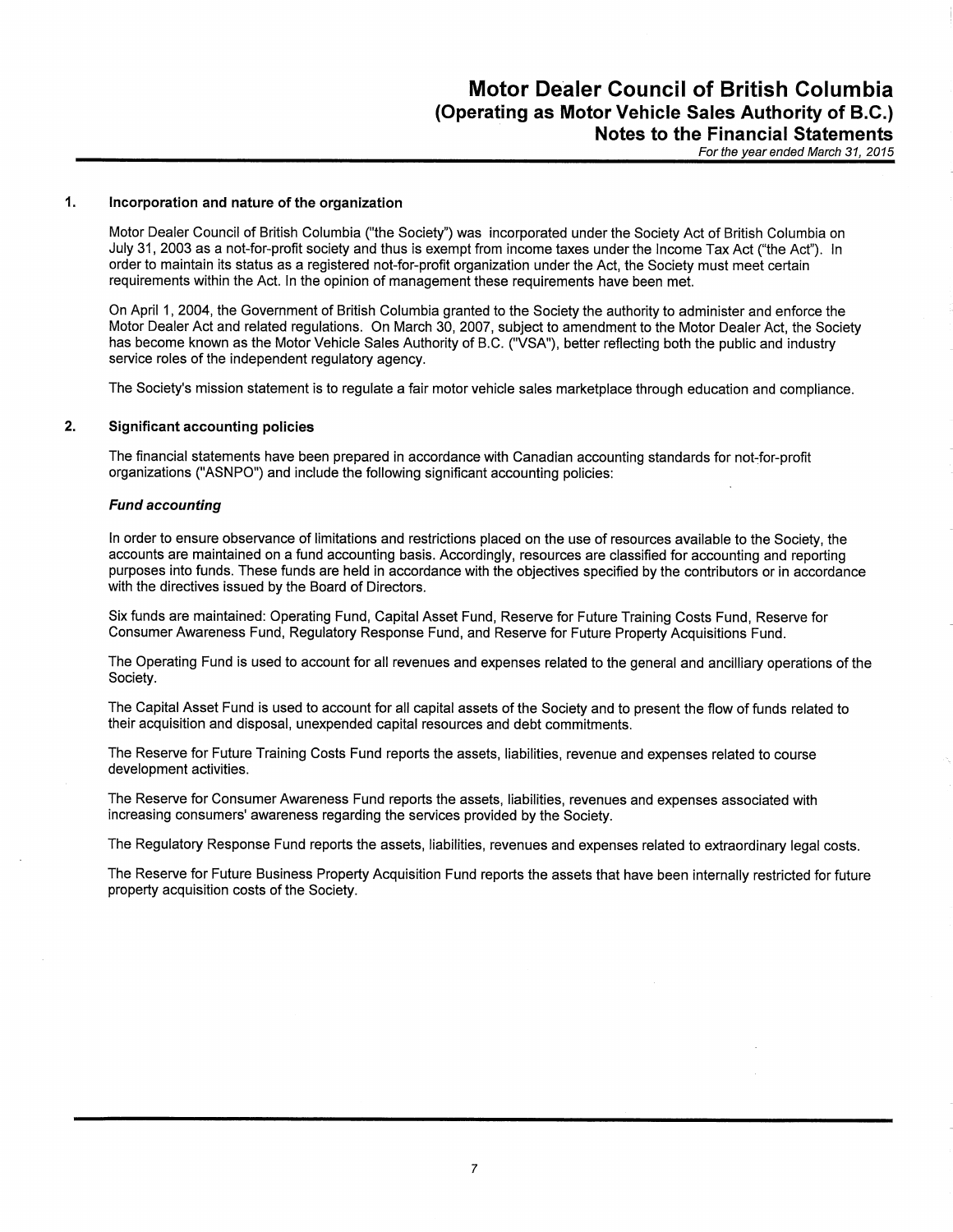#### **2. Significant accounting policies** *(Continued from previous page)*

#### *Revenue recognition*

The Society follows the deferral method of accounting for contributions and reports on a fund accounting basis.

Restricted contributions are recognized as revenue in the year in which the related expenses are incurred. Unrestricted contributions are recognized as revenue when received or receivable if the amount to be received can be reasonably estimated and collection is reasonably assured.

The Society records annual licensing fees from dealerships and sales representatives over the period of licensing, which varies from twelve to twenty-four months. Revenues from registrar's hearings are recognized when levied if collection is reasonably assured. Revenue from course fees, consumer awareness, administration and other revenue is recognized in the period in which the services are provided and collection is reasonably assured. Interest income is recognized when earned. Realized and unrealized gains and losses on marketable securities are recognized upon sale of the investment, or upon fair value measurement at each reporting period.

#### *Term deposits*

Term deposits that mature before March 31, 2016 are presented as current assets. Term deposits with maturity dates subsequent to March 31, 2016 are presented as long term assets.

#### *Capital assets*

Capital assets are initially recorded at cost. Amortization is provided using the following methods at rates and terms intended to amortize the cost of the assets over their estimated useful lives.

|                        | <b>Method</b>     | <b>Rate/Term</b> |
|------------------------|-------------------|------------------|
| Automotive             | declining balance | $30\%$           |
| Computer equipment     | straight-line     | 3 years          |
| Computer software      | straight-line     | 2 years          |
| Office equipment       | straight-line     | 5 years          |
| Leasehold improvements | straight-line     | 10 years         |
| Navantis Project       | straight-line     | 7 years          |

#### *Leases*

A lease that transfers substantially all of the benefits and risks of ownership is classified as a capital lease. At the inception of a capital lease, an asset and a payment obligation are recorded at an amount equal to the lesser of the present value of the minimum lease payments and the property's fair market value. Assets under capital leases are amortized on a straightline basis, over their estimated useful lives. All other leases are accounted for as operating leases and rental payments are expensed as incurred.

### *Employee future benefits*

The Society's employee future benefit program consists of a defined contribution pension plan, with the Society's contributions expensed as incurred.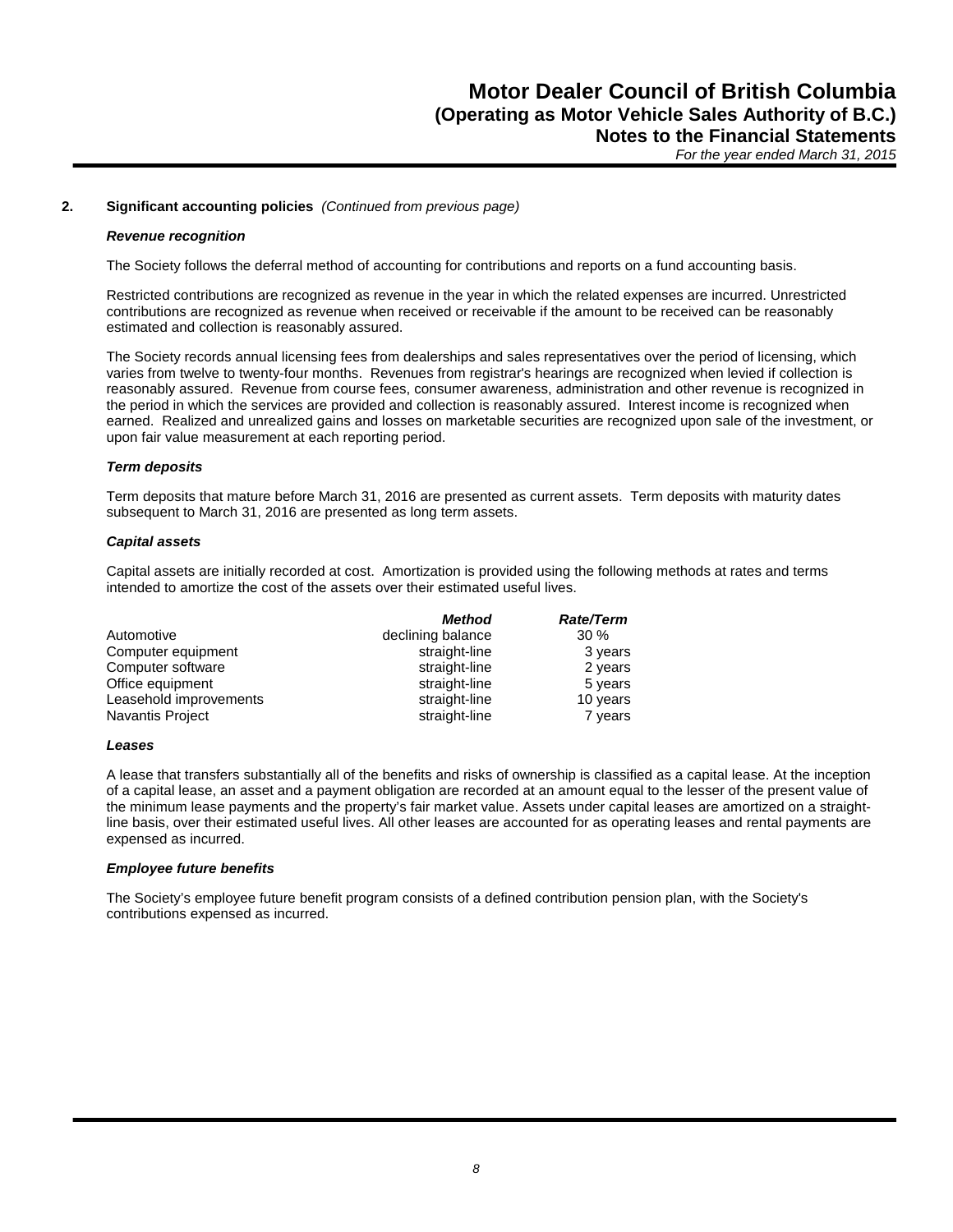#### **2. Significant accounting policies** *(Continued from previous page)*

#### *Measurement uncertainty*

The preparation of financial statements in conformity with ASNPO requires management to make estimates and assumptions that affect the reported amounts of assets and liabilities and disclosure of contingent assets and liabilities at the date of the financial statements, and the reported amounts of revenues and expenses during the reporting period.

Accounts receivable are stated after evaluation as to their collectability and an appropriate allowance for doubtful accounts is provided where considered necessary. Amortization is based on the estimated useful lives of capital assets.

These estimates and assumptions are reviewed periodically and, as adjustments become necessary they are reported in excess of revenues over expenses in the periods in which they become known.

#### *Financial instruments*

The Society recognizes its financial instruments when the Society becomes party to the contractual provisions of the financial instrument. All financial instruments are initially recorded at their fair value, including financial assets and liabilities originated and issued in a related party transaction with management. Financial assets and liabilities originated and issued in all other related party transactions are initially measured at their exchange amount in accordance with CICA 3840 *Related Party Transactions* (refer to Note 9.)

At initial recognition, the Society may irrevocably elect to subsequently measure any financial instrument at fair value. The Society has not made such an election during the year.

The Society subsequently measures term deposits and marketable securities at fair value. All other financial assets and liabilities are subsequently measured at amortized cost. Transaction costs and financing fees directly attributable to the origination, acquisition, issuance or assumption of financial instruments subsequently measured at fair value are immediately recognized in excess of revenue over expenses. Conversely, transaction costs and financing fees are added to the carrying amount for those financial instruments subsequently measured at amortized cost or cost.

#### *Financial asset impairment*

The Society assesses impairment of all of its financial assets measured at cost or amortized cost. When there is an indication of impairment, the Society determines whether it has resulted in a significant adverse change in the expected timing or amount of future cash flows during the year. If so, the Society reduces the carrying amount of any impaired financial assets to the highest of: the present value of cash flows expected to be generated by holding the assets; the amount that could be realized by selling the assets; and the amount expected to be realized by exercising any rights to collateral held against those assets. Any impairment, which is not considered temporary, is included in current year excess of revenues over expenses. The Society reverses impairment losses on financial assets when there is a decrease in impairment and the decrease can be objectively related to an event occurring after the impairment loss was recognized. The amount of the reversal is recognized in the excess of revenues over expenses in the year the reversal occurs.

### **3. Term deposits**

Term deposits are recorded at fair value and have maturity dates ranging from April 2015 to May 2019, bearing interest at fixed rates between 2.0% and 3.7% per annum.

### **4. Marketable securities**

The Society has investments in US and Canadian denominated exchange traded securities, presented at fair value, with a cost of \$495,638 (2014 - cost of \$640,046).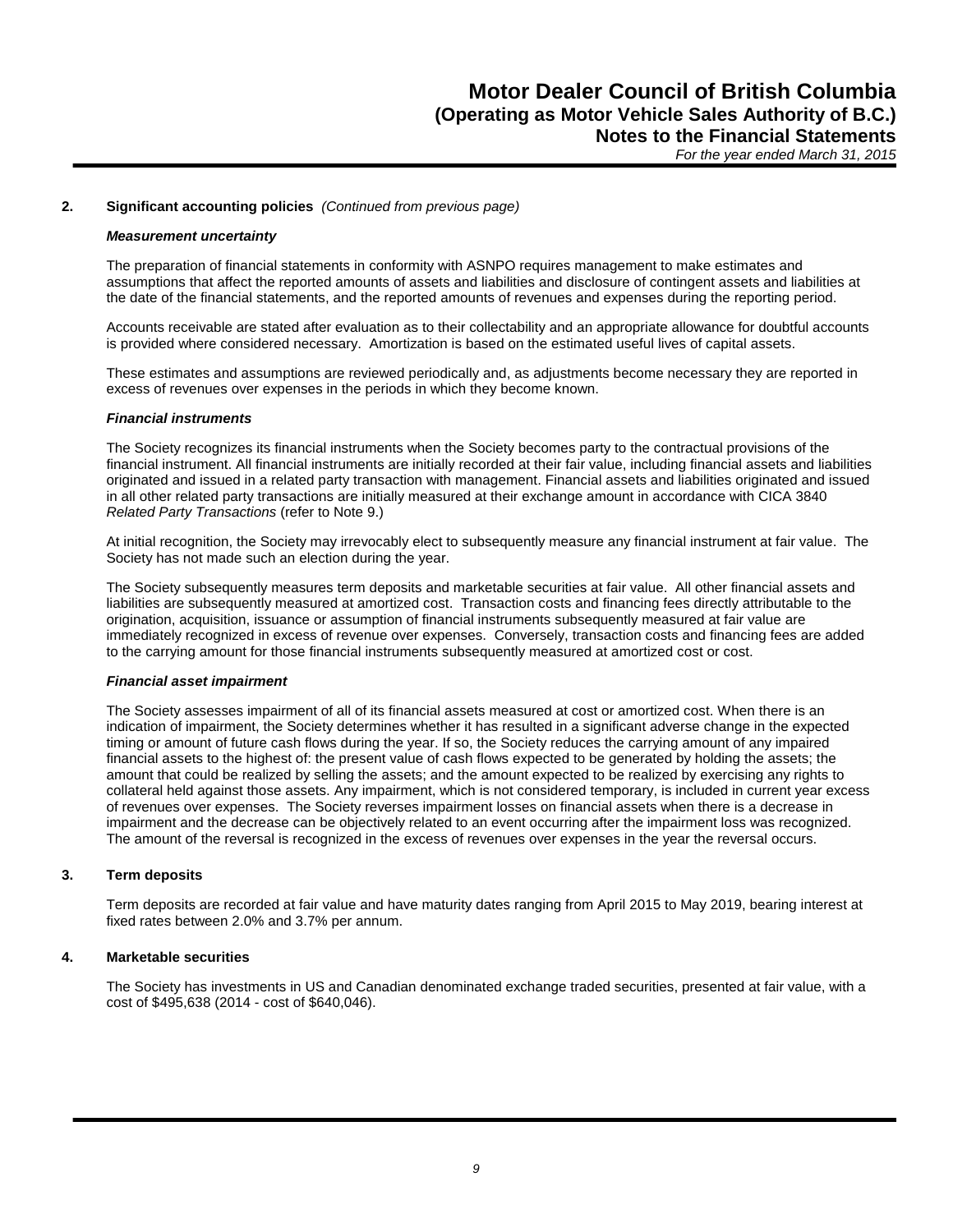### **5. Capital assets**

|                         |           |                    | 2015     | 2014     |
|-------------------------|-----------|--------------------|----------|----------|
|                         |           | <b>Accumulated</b> | Net book | Net book |
|                         | Cost      | amortization       | value    | value    |
| Automotive              | 147,737   | 92.924             | 54,813   | 78,549   |
| Computer equipment      | 178.393   | 163.693            | 14.700   | 21,385   |
| Computer software       | 181,588   | 181,588            |          | 5,628    |
| Office equipment        | 188.699   | 176,308            | 12.391   | 14.416   |
| Leasehold improvements  | 374.163   | 338,348            | 35,815   | 45.824   |
| <b>Navantis Project</b> | 388,831   | 99.543             | 289,288  | 337,020  |
|                         | 1,459,411 | 1,052,404          | 407,007  | 502,822  |

### **6. Accounts payable and accruals**

Included in accounts payable and accruals is \$35,094 (2014 - \$nil) of remittances payable to various government agencies.

### **7. Commitments**

The Society has entered into various lease agreements with estimated minimum annual payments, plus operating costs as determined on an annual basis, as follows:

|      | 549,233 |
|------|---------|
| 2018 | 167,921 |
| 2017 | 189,311 |
| 2016 | 192,001 |
|      |         |

### **8. Internally restricted fund balances**

During the year, the Society's Board of Directors transferred \$25,529 (2014 - \$nil) of unrestricted funds to the Reserve for Consumer Awareness and \$750,000 (2014 - \$nil) of unrestricted funds to the Reserve for Future Business Property Acquisition. As at March 31, 2015, the Board of Directors has internally restricted funds in the amount of \$85,587 (2014 - \$84,587) to be held to fund future training costs, \$100,000 (2014 - \$140,528) for consumer awareness, \$150,000 (2014 - \$150,000) for extraordinary legal costs and \$750,000 (2014 - \$nil) for future property acquisition recorded in the Reserve for Future Training Costs Fund, The Reserve for Consumer Awareness Fund, Regulatory Response Fund and the Reserve for Future Property Acquisition Fund respectively. These internally restricted amounts are not available for other purposes without approval of the Board of Directors.

### **9. Related party transactions**

During the year, the Society paid \$104,029 (2014 - \$106,518) in total governance costs to the eleven members of the Board of Directors comprised of directors' fees of \$86,290 (2014 - \$84,935) and expense reimbursements of \$17,739 (2014 - \$21,583).

These transactions were conducted in the normal course of operations and were measured at their exchange amount, which is the amount of consideration established and agreed to by the related parties.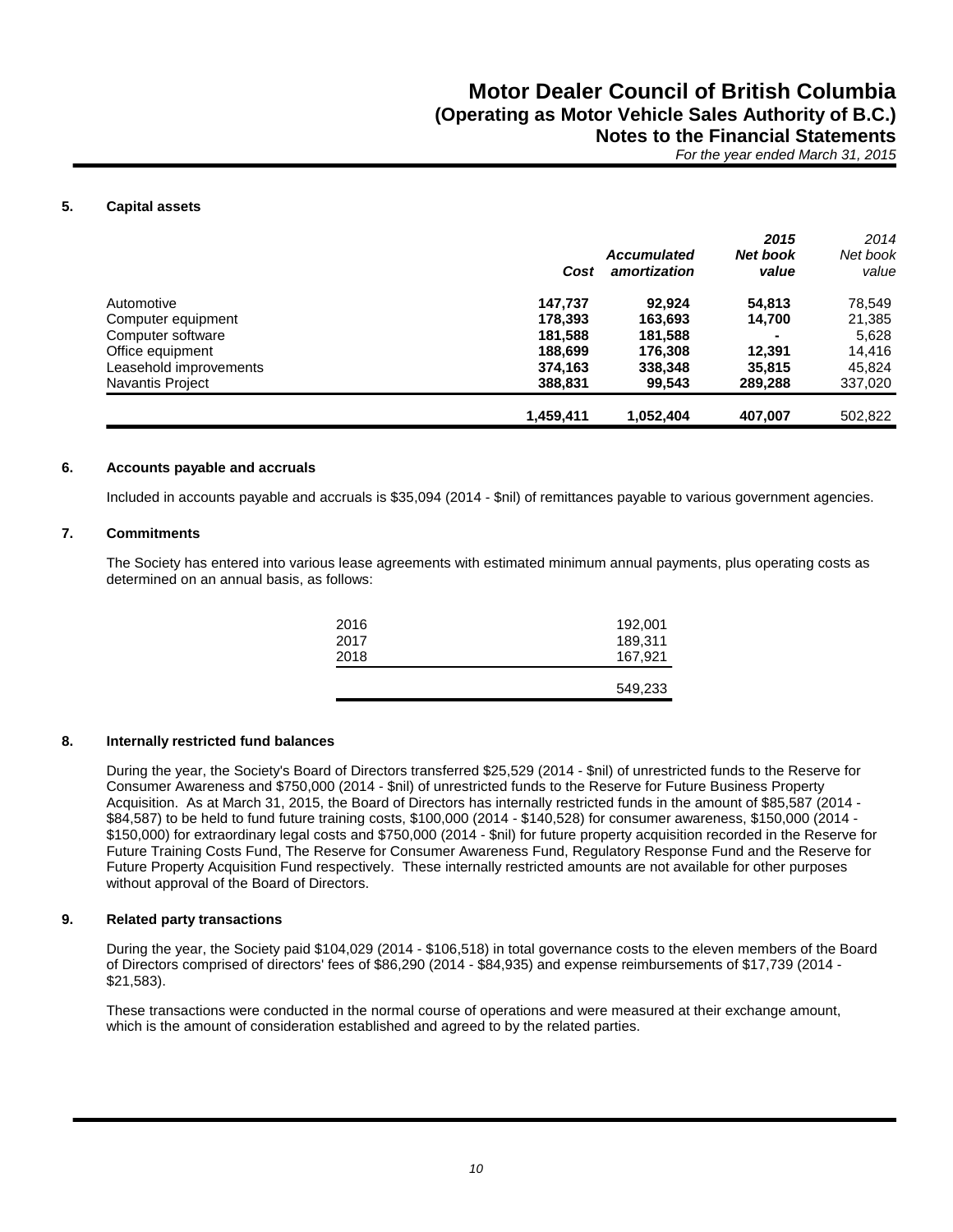#### **10. Financial instruments**

The Society, as part of its operations, carries a number of financial instruments. It is management's opinion that the Society is not exposed to significant interest, currency, credit, liquidity or other price risks arising from these financial instruments except as otherwise disclosed.

#### *Other price risk*

Other price risk is the risk that the fair value or future cash flows of a financial instrument will fluctuate because of changes in market prices (other than those arising from interest rate risk or foreign currency risk), whether those changes are caused by factors specific to the individual financial instrument or its issuer, or factors affecting all similar financial instruments traded in the market.

During the year, the Society's exposure to other price risk decreased due to a decrease in its investment in marketable securities.

#### *Foreign currency risk*

Foreign currency risk is the risk that the fair value or future cash flows of a financial instrument will fluctuate because of changes in foreign exchange rates. As at March 31, 2015, the following items are denominated in US currency:

|                       | 2015<br>CAD\$ | 2014<br>CAD\$            |
|-----------------------|---------------|--------------------------|
| Cash                  | 60,657        | -                        |
| Marketable securities | 141,284       | $\overline{\phantom{0}}$ |
|                       | 201,941       | $\overline{\phantom{0}}$ |

The Society's exposure to foreign currency has increased in the current year as the Society has an increase in US denominated assets.

#### *Liquidity risk*

Liquidity risk is the risk that the Society will encounter difficulty in meeting obligations associated with financial liabilities. The Society enters into transactions to purchase goods and services on credit, for which repayment is required at various maturity dates.

As at March 31, 2015 and for the period then ended, the Society's exposure to liquidity risk remained comparable to that of prior periods.